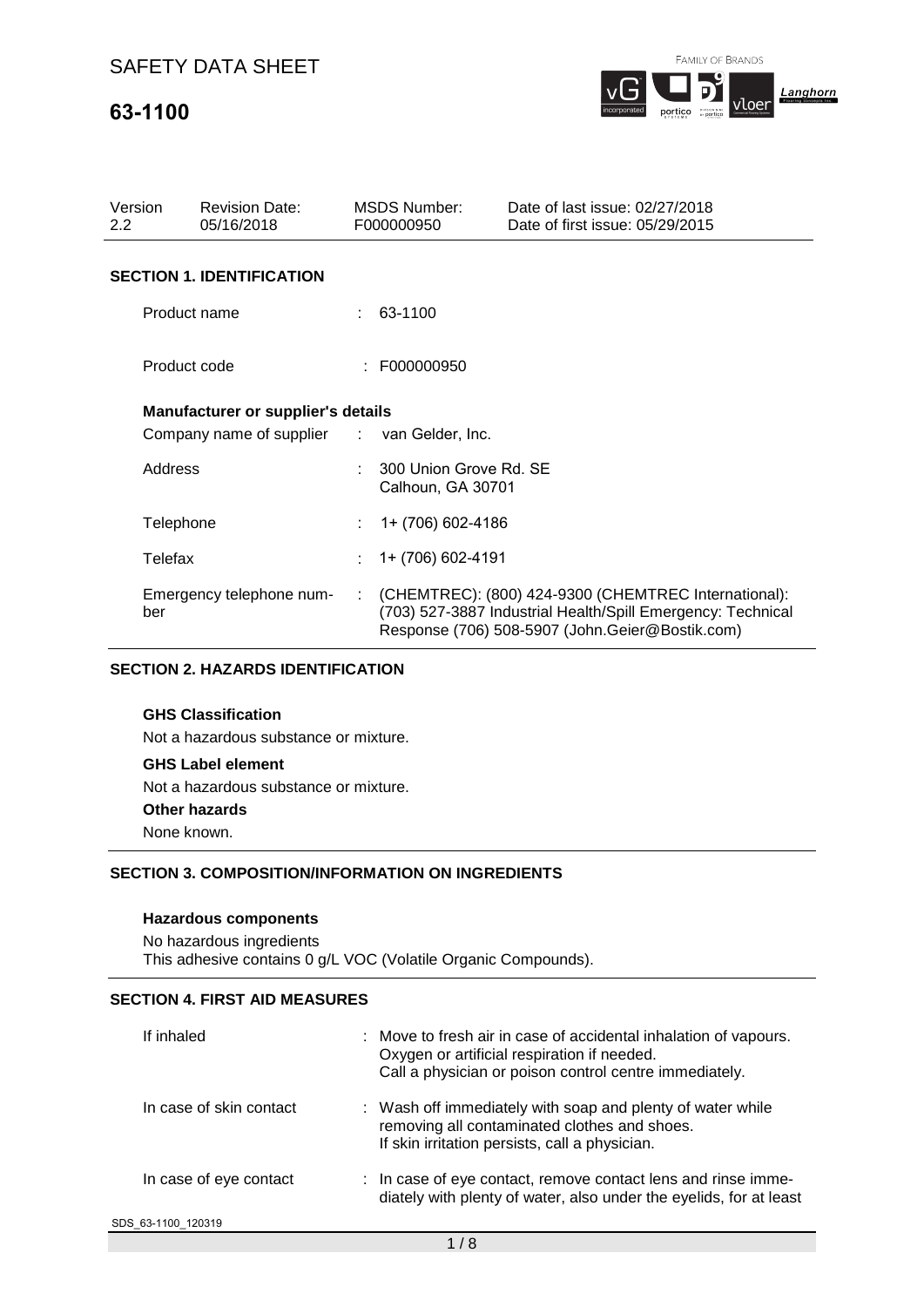# **63-1100**



| Version<br>2.2 | <b>Revision Date:</b><br>05/16/2018                               | <b>MSDS Number:</b><br>F000000950                                        | Date of last issue: 02/27/2018<br>Date of first issue: 05/29/2015                                                                                  |  |  |  |
|----------------|-------------------------------------------------------------------|--------------------------------------------------------------------------|----------------------------------------------------------------------------------------------------------------------------------------------------|--|--|--|
|                |                                                                   | 15 minutes.<br>Keep eye wide open while rinsing.<br>Seek medical advice. |                                                                                                                                                    |  |  |  |
| If swallowed   |                                                                   |                                                                          | : Do not induce vomiting without medical advice.<br>If conscious, drink plenty of water.<br>Never give anything by mouth to an unconscious person. |  |  |  |
|                | Most important symptoms<br>and effects, both acute and<br>delayed | : None known.                                                            |                                                                                                                                                    |  |  |  |

## **SECTION 5. FIREFIGHTING MEASURES**

| Suitable extinguishing media                     | : Foam<br>Carbon dioxide (CO2)<br>ABC powder<br>Water mist                                                                                                                                                                                                                             |
|--------------------------------------------------|----------------------------------------------------------------------------------------------------------------------------------------------------------------------------------------------------------------------------------------------------------------------------------------|
| Specific hazards during fire-<br>fighting        | : Burning produces irritant fumes.<br>Exposure to decomposition products may be a hazard to<br>health.<br>Cool closed containers exposed to fire with water spray.<br>Do not allow run-off from fire fighting to enter drains or water<br>courses.                                     |
| Hazardous combustion prod-<br>ucts               | : Hazardous decomposition products due to incomplete com-<br>bustion                                                                                                                                                                                                                   |
| Specific extinguishing meth-<br>ods              | : Use extinguishing measures that are appropriate to local cir-<br>cumstances and the surrounding environment.<br>Use water spray to cool unopened containers.<br>Fire residues and contaminated fire extinguishing water must<br>be disposed of in accordance with local regulations. |
| Special protective equipment<br>for firefighters | $\therefore$ In the event of fire, wear self-contained breathing apparatus.<br>Use personal protective equipment.<br>Exposure to decomposition products may be a hazard to<br>health.                                                                                                  |

## **SECTION 6. ACCIDENTAL RELEASE MEASURES**

| Personal precautions, protec-<br>tive equipment and emer-<br>gency procedures | : Use personal protective equipment.<br>Ensure adequate ventilation.<br>Material can create slippery conditions.<br>Use non-slip safety shoes in areas where spills or leaks can<br>occur. |
|-------------------------------------------------------------------------------|--------------------------------------------------------------------------------------------------------------------------------------------------------------------------------------------|
| Environmental precautions                                                     | : Prevent further leakage or spillage if safe to do so.<br>Do not let product enter drains.<br>Do not allow contact with soil, surface or ground water.                                    |
| SDS 63-1100 120319                                                            |                                                                                                                                                                                            |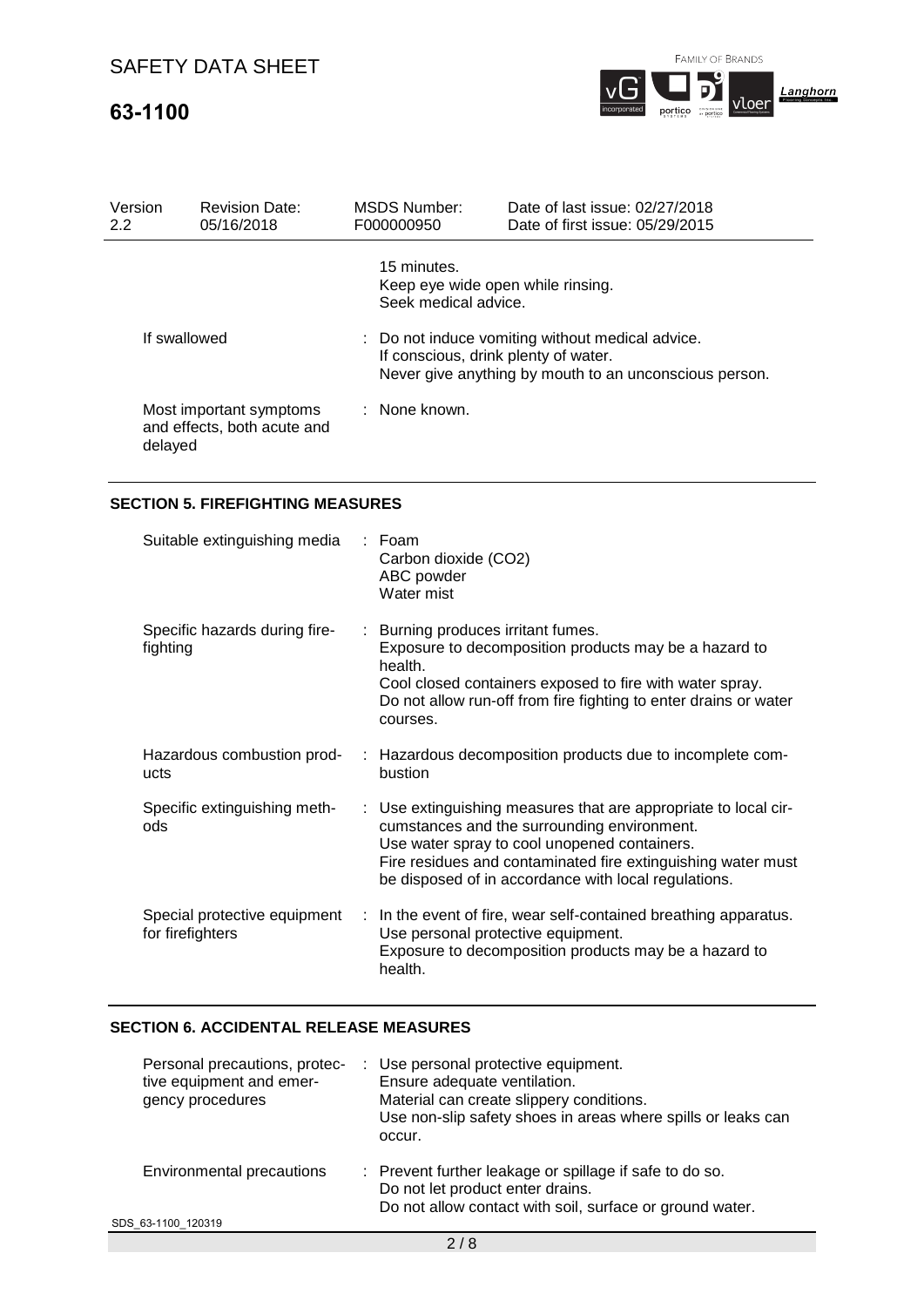# **63-1100**



**portico eventual** 

vloer

| Version<br>$2.2\,$ | <b>Revision Date:</b><br>05/16/2018                      | MSDS Number:<br>F000000950                                              | Date of last issue: 02/27/2018<br>Date of first issue: 05/29/2015                                                                                                                                                                |
|--------------------|----------------------------------------------------------|-------------------------------------------------------------------------|----------------------------------------------------------------------------------------------------------------------------------------------------------------------------------------------------------------------------------|
|                    |                                                          | ronment.                                                                | Do not allow uncontrolled discharge of product into the envi-                                                                                                                                                                    |
|                    | Methods and materials for<br>containment and cleaning up | : Dam up.<br>Sweep up and shovel.<br>serving environmental regulations. | Soak up with inert absorbent material (e.g. sand, silica gel,<br>acid binder, universal binder, sawdust).<br>Pick up and transfer to properly labelled containers.<br>Clean contaminated floors and objects thoroughly while ob- |

## **SECTION 7. HANDLING AND STORAGE**

| Advice on protection against<br>fire and explosion | : The product is not flammable. No special protective measures<br>against fire required.                                                                             |
|----------------------------------------------------|----------------------------------------------------------------------------------------------------------------------------------------------------------------------|
| Advice on safe handling                            | : Wear personal protective equipment.<br>Handle with care.<br>Take care to avoid waste and spillage when weighing, loading<br>and mixing the product.                |
| Conditions for safe storage                        | : No smoking.<br>Keep in properly labelled containers.<br>Observe label precautions.<br>Keep containers tightly closed in a dry, cool and well-<br>ventilated place. |
| Materials to avoid                                 | $\therefore$ Do not freeze.<br>Keep away from food and drink.<br>Keep away from tobacco products.                                                                    |
| Recommended storage tem- : 4 - 43 °C<br>perature   |                                                                                                                                                                      |

### **SECTION 8. EXPOSURE CONTROLS/PERSONAL PROTECTION**

### **Components with workplace control parameters**

Contains no substances with occupational exposure limit values.

| <b>Engineering measures</b>   | : Handle only in a place equipped with local exhaust (or other<br>appropriate exhaust).<br>Maintain air concentrations below occupational exposure<br>standards. |
|-------------------------------|------------------------------------------------------------------------------------------------------------------------------------------------------------------|
| Personal protective equipment |                                                                                                                                                                  |

| Respiratory protection | : No personal respiratory protective equipment normally re-<br>quired.<br>When workers are facing concentrations above the exposure |
|------------------------|-------------------------------------------------------------------------------------------------------------------------------------|
|                        | limit they must use appropriate certified respirators.<br>Use NIOSH approved respiratory protection.                                |
| , aa 11aa 100010       |                                                                                                                                     |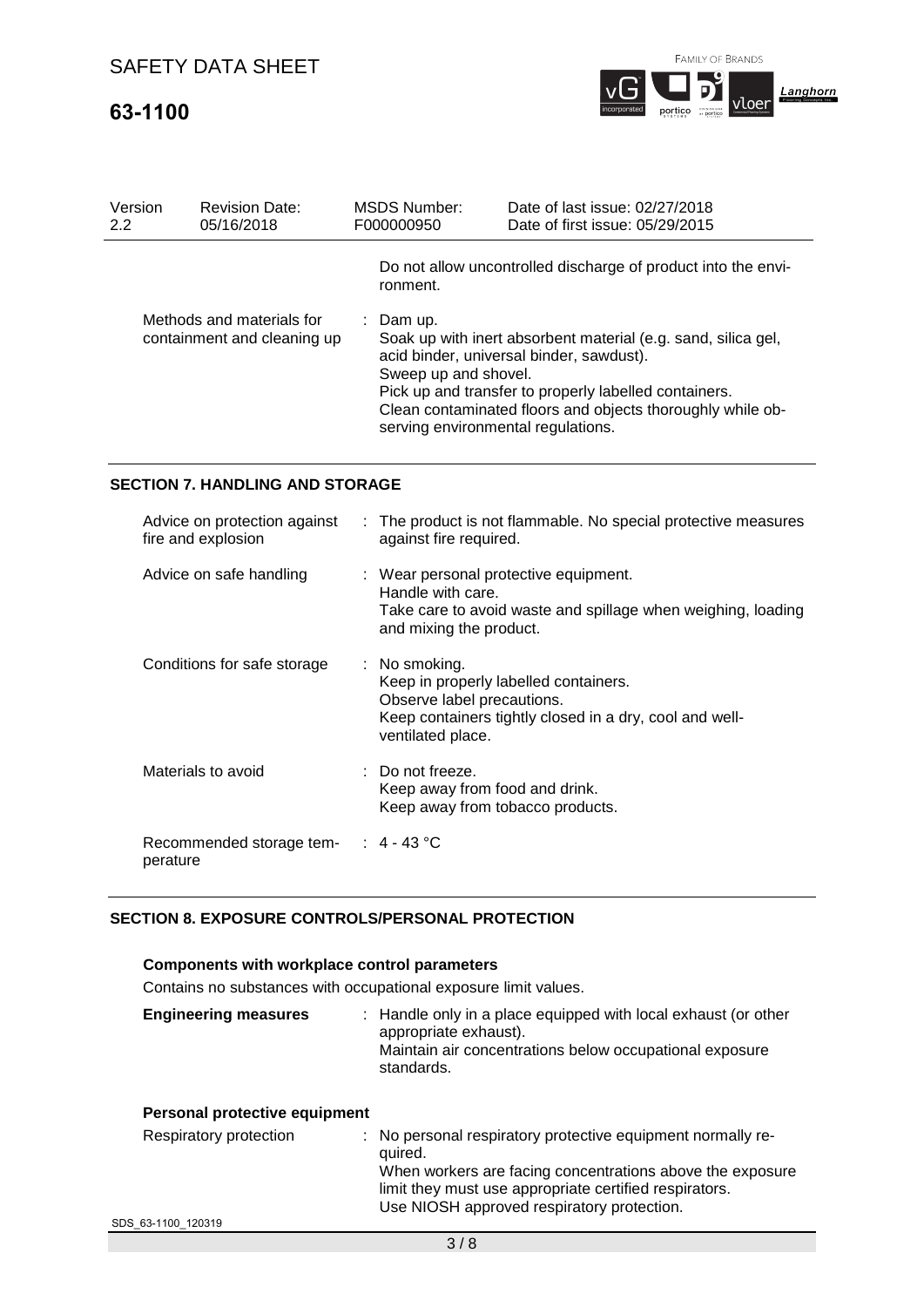# **63-1100**

FAMILY OF BRANDS



| Version<br>2.2           | <b>Revision Date:</b><br>05/16/2018 | <b>MSDS Number:</b><br>F000000950                                                                                                                           | Date of last issue: 02/27/2018<br>Date of first issue: 05/29/2015                                                                                                                                                                                                                      |  |  |
|--------------------------|-------------------------------------|-------------------------------------------------------------------------------------------------------------------------------------------------------------|----------------------------------------------------------------------------------------------------------------------------------------------------------------------------------------------------------------------------------------------------------------------------------------|--|--|
|                          | Hand protection<br>Material         | Impervious gloves                                                                                                                                           |                                                                                                                                                                                                                                                                                        |  |  |
| Eye protection           |                                     | : Safety glasses with side-shields<br>Tightly fitting safety goggles<br>Face-shield                                                                         |                                                                                                                                                                                                                                                                                        |  |  |
| Skin and body protection |                                     | : Chemical resistant apron<br>Footwear protecting against chemicals<br>Skin should be washed after contact.<br>Change working clothes after each workshift. |                                                                                                                                                                                                                                                                                        |  |  |
| Protective measures      |                                     | : Avoid contact with skin.<br>at the specific workplace.                                                                                                    | When using do not eat, drink or smoke.<br>Personal protective equipment comprising: suitable protective<br>gloves, safety goggles and protective clothing<br>The type of protective equipment must be selected according<br>to the concentration and amount of the dangerous substance |  |  |
|                          | Hygiene measures                    | Do not smoke.<br>ing the inside, before re-use.                                                                                                             | Keep away from food and drink.<br>Avoid contact with skin, eyes and clothing.<br>Change working clothes after each workshift.<br>Remove and wash contaminated clothing and gloves, includ-                                                                                             |  |  |

### **SECTION 9. PHYSICAL AND CHEMICAL PROPERTIES**

| Appearance                  | : paste                 |
|-----------------------------|-------------------------|
| Colour                      | : white                 |
|                             | tan                     |
| Odour                       | : mild, characteristic  |
|                             | characteristic          |
| рH                          | $: 7.5 - 8.5$           |
| Melting point/range         | : No data available     |
| Boiling point/boiling range | : 212 °F                |
| Flash point                 | : 212 °F                |
| Vapour pressure             | : No data available     |
| Density                     | : $1,100 - 1,150$ kg/m3 |
| SDS_63-1100_120319          |                         |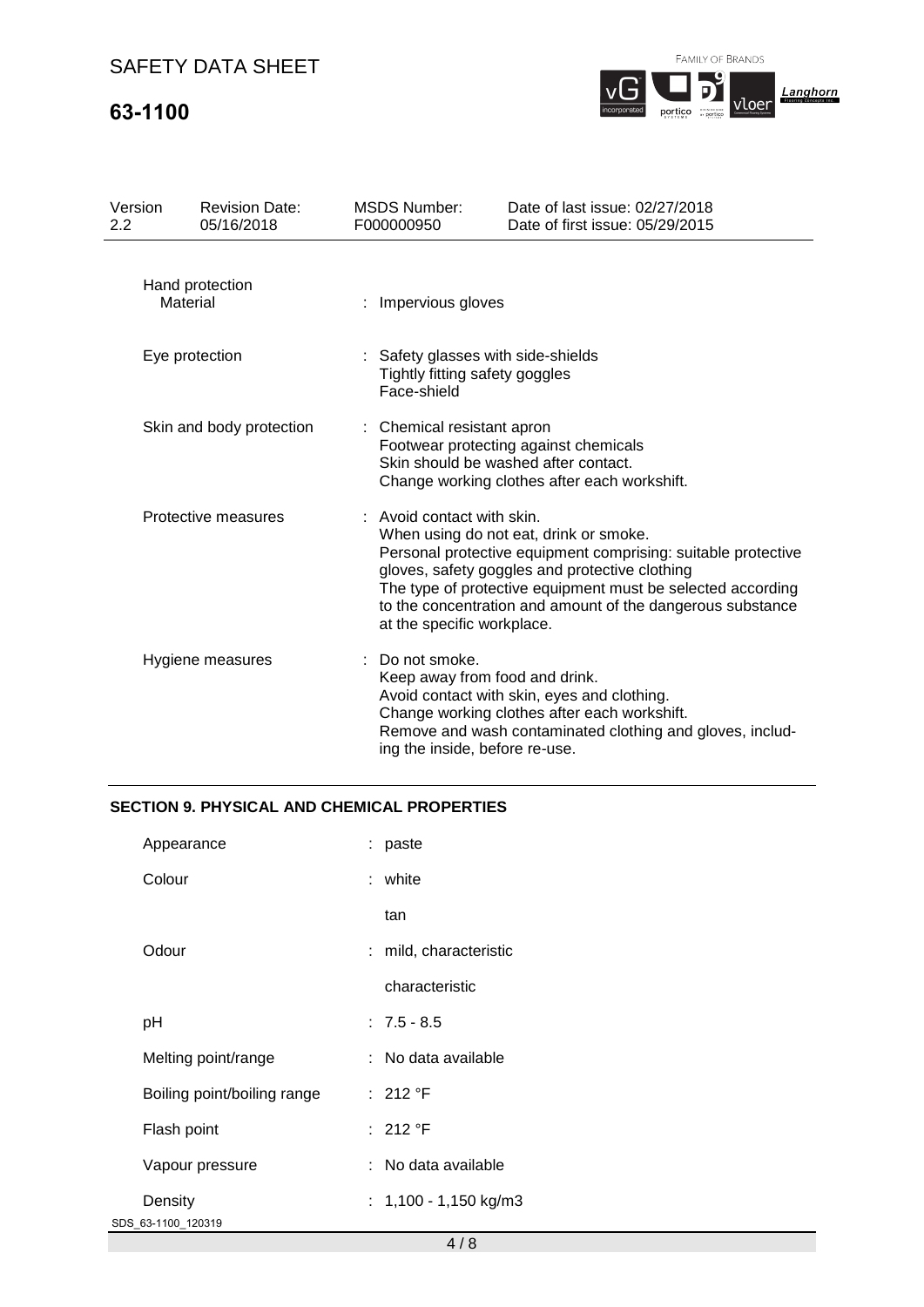# **63-1100**

| Version<br>2.2  | <b>Revision Date:</b><br>05/16/2018 | <b>MSDS Number:</b><br>F000000950 | Date of last issue: 02/27/2018<br>Date of first issue: 05/29/2015 |
|-----------------|-------------------------------------|-----------------------------------|-------------------------------------------------------------------|
|                 |                                     |                                   |                                                                   |
| Solubility(ies) | Water solubility                    | $:$ insoluble                     |                                                                   |
|                 | Solubility in other solvents        | : Not applicable                  |                                                                   |
| octanol/water   | Partition coefficient: n-           | $\therefore$ No data available    |                                                                   |

|                             | : Not applicable |
|-----------------------------|------------------|
| <b>Explosive properties</b> |                  |

## **SECTION 10. STABILITY AND REACTIVITY**

| Reactivity                              | Stable                                                                                          |
|-----------------------------------------|-------------------------------------------------------------------------------------------------|
| Possibility of hazardous reac-<br>tions | : Stable under recommended storage conditions.                                                  |
| Conditions to avoid                     | $\pm$ Protect from frost.                                                                       |
| Incompatible materials                  | : Oxidizing agents<br>Strong acids and strong bases                                             |
| Hazardous decomposition<br>products     | : Carbon dioxide (CO2), carbon monoxide (CO), oxides of ni-<br>trogen (NOx), dense black smoke. |

### **SECTION 11. TOXICOLOGICAL INFORMATION**

### **Acute toxicity**

### **Product:**

| Acute oral toxicity       | : Remarks: This information is not available. |
|---------------------------|-----------------------------------------------|
| Acute inhalation toxicity | : Remarks: This information is not available. |
| Acute dermal toxicity     | : Remarks: This information is not available. |

## **Skin corrosion/irritation**

#### **Product:**

Remarks: This information is not available.

### **Serious eye damage/eye irritation**

### **Product:**

Remarks: This information is not available.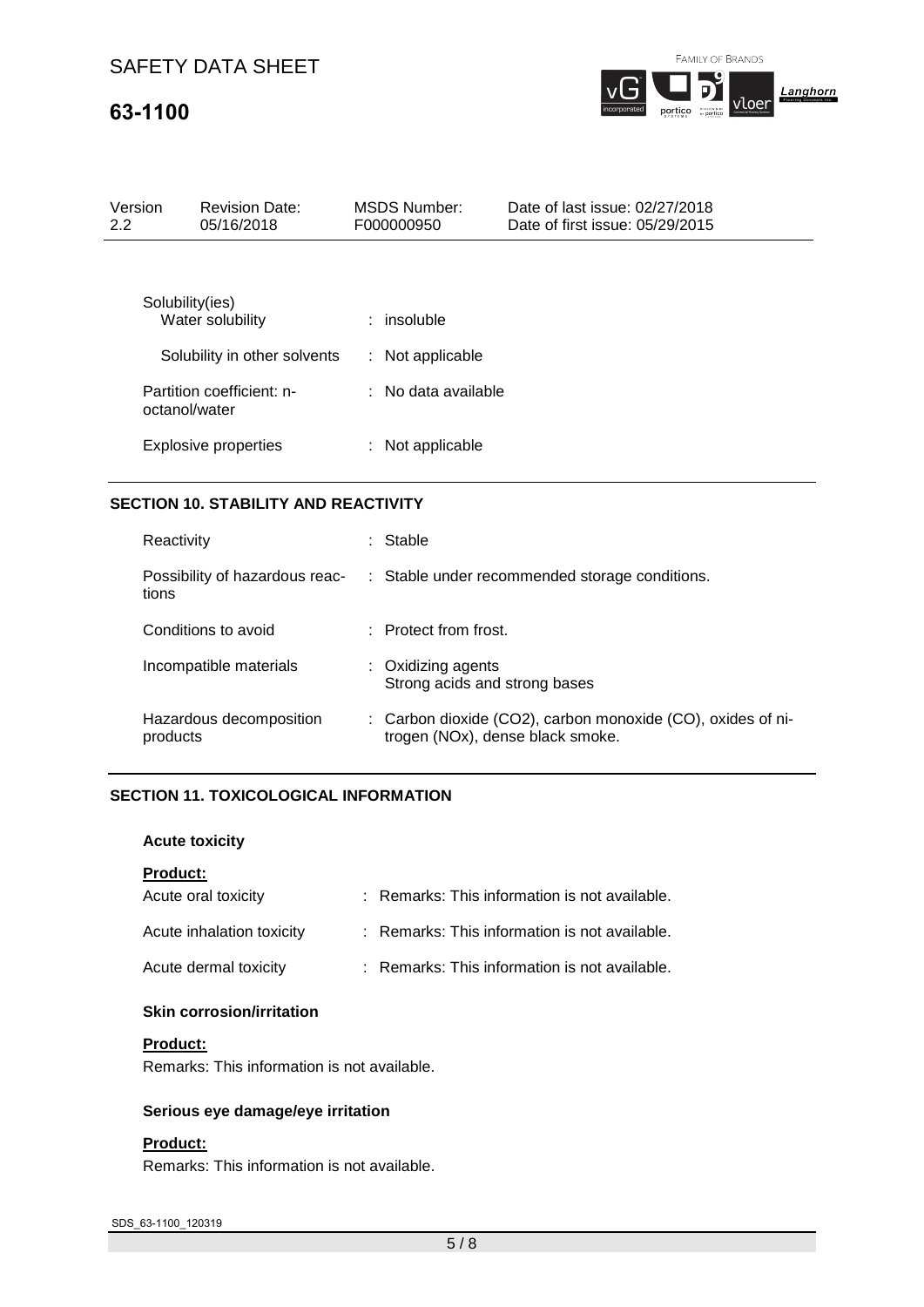# **63-1100**



| Version<br>$2.2^{\circ}$ | <b>Revision Date:</b><br>05/16/2018         | MSDS Number:<br>F000000950 | Date of last issue: 02/27/2018<br>Date of first issue: 05/29/2015                                                                   |
|--------------------------|---------------------------------------------|----------------------------|-------------------------------------------------------------------------------------------------------------------------------------|
|                          | <b>Respiratory or skin sensitisation</b>    |                            |                                                                                                                                     |
| <b>Product:</b>          | Remarks: This information is not available. |                            |                                                                                                                                     |
|                          | Carcinogenicity                             |                            |                                                                                                                                     |
| <b>IARC</b>              |                                             | human carcinogen by IARC.  | No component of this product present at levels greater than or<br>equal to 0.1% is identified as probable, possible or confirmed    |
| <b>OSHA</b>              |                                             | gen by OSHA.               | No component of this product present at levels greater than or<br>equal to 0.1% is identified as a carcinogen or potential carcino- |
| <b>NTP</b>               |                                             | by NTP.                    | No component of this product present at levels greater than or<br>equal to 0.1% is identified as a known or anticipated carcinogen  |

## **SECTION 12. ECOLOGICAL INFORMATION**

| <b>Ecotoxicity</b>                                                                                                                                                                                               |                            |
|------------------------------------------------------------------------------------------------------------------------------------------------------------------------------------------------------------------|----------------------------|
| <b>Product:</b><br>Toxicity to fish                                                                                                                                                                              | Remarks: No data available |
| Toxicity to daphnia and other<br>aquatic invertebrates                                                                                                                                                           | Remarks: No data available |
| Toxicity to algae                                                                                                                                                                                                | Remarks: No data available |
| <b>Persistence and degradability</b><br>No data available<br><b>Bioaccumulative potential</b><br>No data available<br><b>Mobility in soil</b><br>No data available<br>Other adverse effects<br>No data available |                            |
|                                                                                                                                                                                                                  |                            |

## **SECTION 13. DISPOSAL CONSIDERATIONS**

| <b>Disposal methods</b> |                                                                                           |
|-------------------------|-------------------------------------------------------------------------------------------|
| Waste from residues     | : Do not dispose of waste into sewer.<br>Dispose of in accordance with local regulations. |
| SDS 63-1100 120319      |                                                                                           |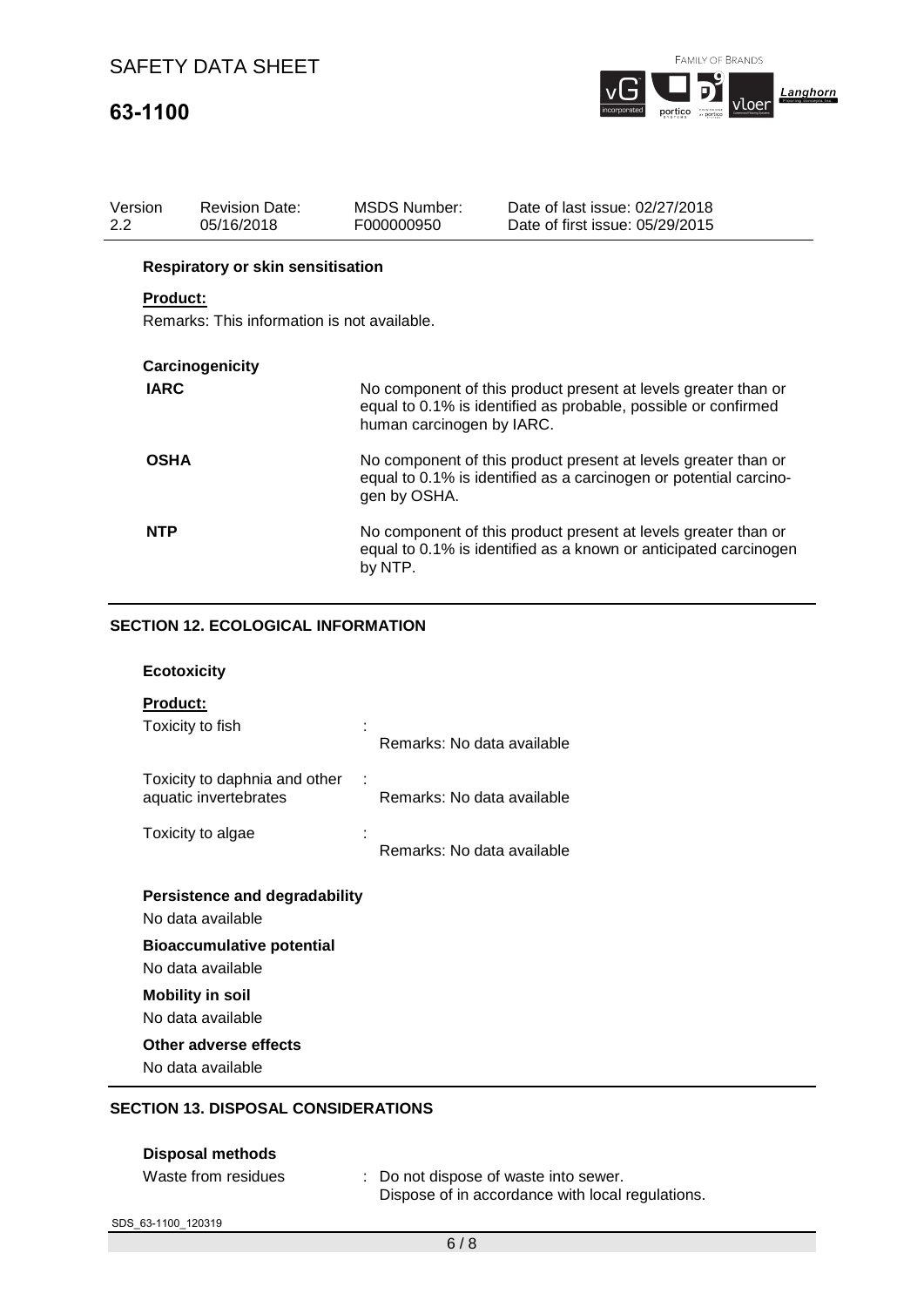# **63-1100**



| Version<br>2.2 | <b>Revision Date:</b><br>05/16/2018 | MSDS Number:<br>F000000950                                             | Date of last issue: 02/27/2018<br>Date of first issue: 05/29/2015 |
|----------------|-------------------------------------|------------------------------------------------------------------------|-------------------------------------------------------------------|
|                |                                     | regulations.                                                           | Can be landfilled or incinerated, when in compliance with local   |
|                | Contaminated packaging              | : Clean container with water.<br>dling site for recycling or disposal. | Empty containers should be taken to an approved waste han-        |

## **SECTION 14. TRANSPORT INFORMATION**

### **International Regulation**

#### **UNRTDG**

Not regulated as a dangerous good

#### **IATA-DGR**

Not regulated as a dangerous good

## **IMDG-Code**

Not regulated as a dangerous good

### **Transport in bulk according to Annex II of MARPOL 73/78 and the IBC Code**

Not applicable for product as supplied.

### **National Regulations**

**49 CFR**

Not regulated as a dangerous good

### **49 CFR**

Not regulated as a dangerous good

## **SECTION 15. REGULATORY INFORMATION**

| <b>SARA 302</b>           | : No chemicals in this material are subject to the reporting re-<br>quirements of SARA Title III, Section 302.                                                                                                     |
|---------------------------|--------------------------------------------------------------------------------------------------------------------------------------------------------------------------------------------------------------------|
| <b>SARA 313</b>           | : This material does not contain any chemical components with<br>known CAS numbers that exceed the threshold (De Minimis)<br>reporting levels established by SARA Title III, Section 313.                          |
| <b>California Prop 65</b> | This product does not contain any chemicals known to State<br>of California to cause cancer, birth defects, or any other re-<br>productive harm.                                                                   |
| <b>TSCA</b>               | All components of this product appear on the Inventory of<br>Chemical Substances published by the U.S. Environmental<br>Protection Agency (EPA) under the authority of the Toxic<br>Substances Control Act (TSCA). |